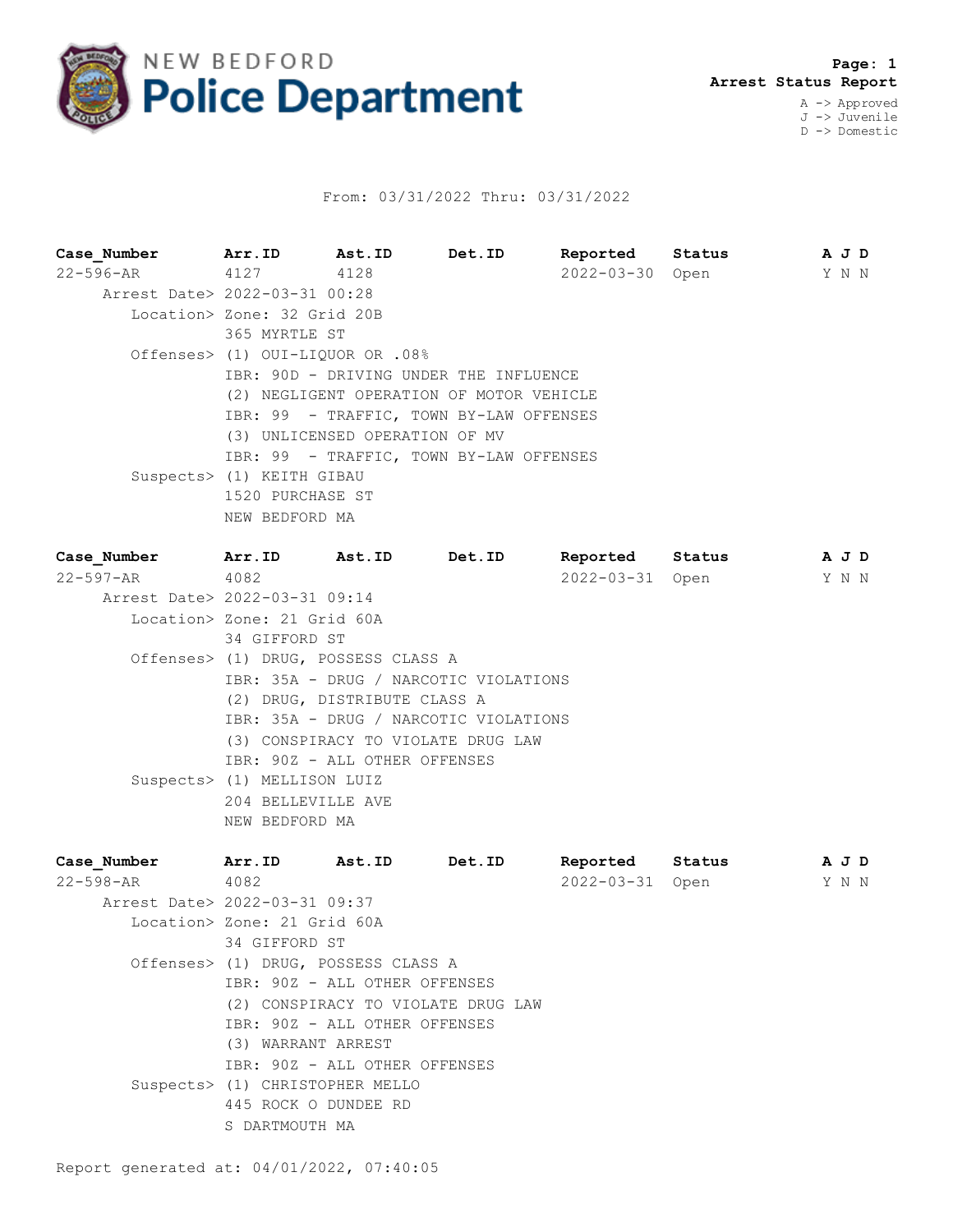

 **Page: 2 Arrest Status Report**

> A -> Approved J -> Juvenile D -> Domestic

| Case Number                   | Arr.ID                        | Ast.ID | Det.ID | Reported        | Status | A J D |  |
|-------------------------------|-------------------------------|--------|--------|-----------------|--------|-------|--|
| 22-599-AR 3871                |                               |        |        | 2022-03-31 Open |        | Y N N |  |
| Arrest Date> 2022-03-31 09:47 |                               |        |        |                 |        |       |  |
|                               | Location> Zone: 36 Grid 3     |        |        |                 |        |       |  |
|                               | 1627 BRALEY RD                |        |        |                 |        |       |  |
|                               | Offenses> (1) WARRANT ARREST  |        |        |                 |        |       |  |
|                               | IBR: 90Z - ALL OTHER OFFENSES |        |        |                 |        |       |  |
|                               | Suspects> (1) LUZ MARTINEZ    |        |        |                 |        |       |  |
|                               | 1627 BRALEY RD                |        |        |                 |        |       |  |
|                               | NEW BEDFORD MA                |        |        |                 |        |       |  |

| Case Number                   | Arr.ID          | Ast.ID                        | Det.ID | Reported         | Status | A J D |
|-------------------------------|-----------------|-------------------------------|--------|------------------|--------|-------|
| 22-601-AR                     | 3926            |                               |        | $2022 - 03 - 31$ | Open   | Y N N |
| Arrest Date> 2022-03-31 11:30 |                 |                               |        |                  |        |       |
| Location> Zone: 33 Grid 14    |                 |                               |        |                  |        |       |
|                               |                 | 744 BELLEVILLE AVE            |        |                  |        |       |
| Offenses> (1) WARRANT ARREST  |                 |                               |        |                  |        |       |
|                               |                 | IBR: 90Z - ALL OTHER OFFENSES |        |                  |        |       |
| Suspects> (1) TERRY MCCRAY    |                 |                               |        |                  |        |       |
|                               | 53 BLUEFIELD ST |                               |        |                  |        |       |
|                               | NEW BEDFORD MA  |                               |        |                  |        |       |
|                               |                 |                               |        |                  |        |       |

**Case\_Number Arr.ID Ast.ID Det.ID Reported Status A J D** 22-602-AR 4132 3962 2022-03-31 Open Y N N Arrest Date> 2022-03-31 12:22 Location> Zone: 22 Grid 61 132 DIVISION ST Offenses> (1) LICENSE SUSPENDED OR REVOKED, OP MV WITH IBR: 99 - TRAFFIC, TOWN BY-LAW OFFENSES (2) USE MV WITHOUT AUTHORITY IBR: 240 - MOTOR VEHICLE THEFT (3) CREDIT CARD, LARCENY OF c266 §37B(b) IBR: 26A - FALSE PRETENSES / SWINDLE / CO (4) LARCENY UNDER \$1200 BY FALSE PRETENSE IBR: 23H - ALL OTHER LARCENY Suspects> (1) ROBERTA TEIXEIRA 203 SAWYER ST NEW BEDFORD MA

| Case Number Arr. ID Ast. ID   |                             |                                       | Det.ID                                          | Reported Status |      | A J D |  |  |
|-------------------------------|-----------------------------|---------------------------------------|-------------------------------------------------|-----------------|------|-------|--|--|
| 22–603–AR 4099                |                             | 4018                                  |                                                 | 2022-03-31      | Open | Y N N |  |  |
| Arrest Date> 2022-03-31 13:59 |                             |                                       |                                                 |                 |      |       |  |  |
|                               | Location> Zone: 11 Grid 50A |                                       |                                                 |                 |      |       |  |  |
|                               | 235 PLEASANT ST             |                                       |                                                 |                 |      |       |  |  |
|                               |                             |                                       | Offenses> (1) WARRANT ARREST DKT # 1933CR000318 |                 |      |       |  |  |
|                               |                             | IBR: 90Z - ALL OTHER OFFENSES         |                                                 |                 |      |       |  |  |
|                               |                             |                                       | (2) WARRANT ARREST DKT# 1933CR000546            |                 |      |       |  |  |
|                               |                             | IBR: 90Z - ALL OTHER OFFENSES         |                                                 |                 |      |       |  |  |
|                               |                             | (3) WARRANT ARREST DKT # 2133CR000621 |                                                 |                 |      |       |  |  |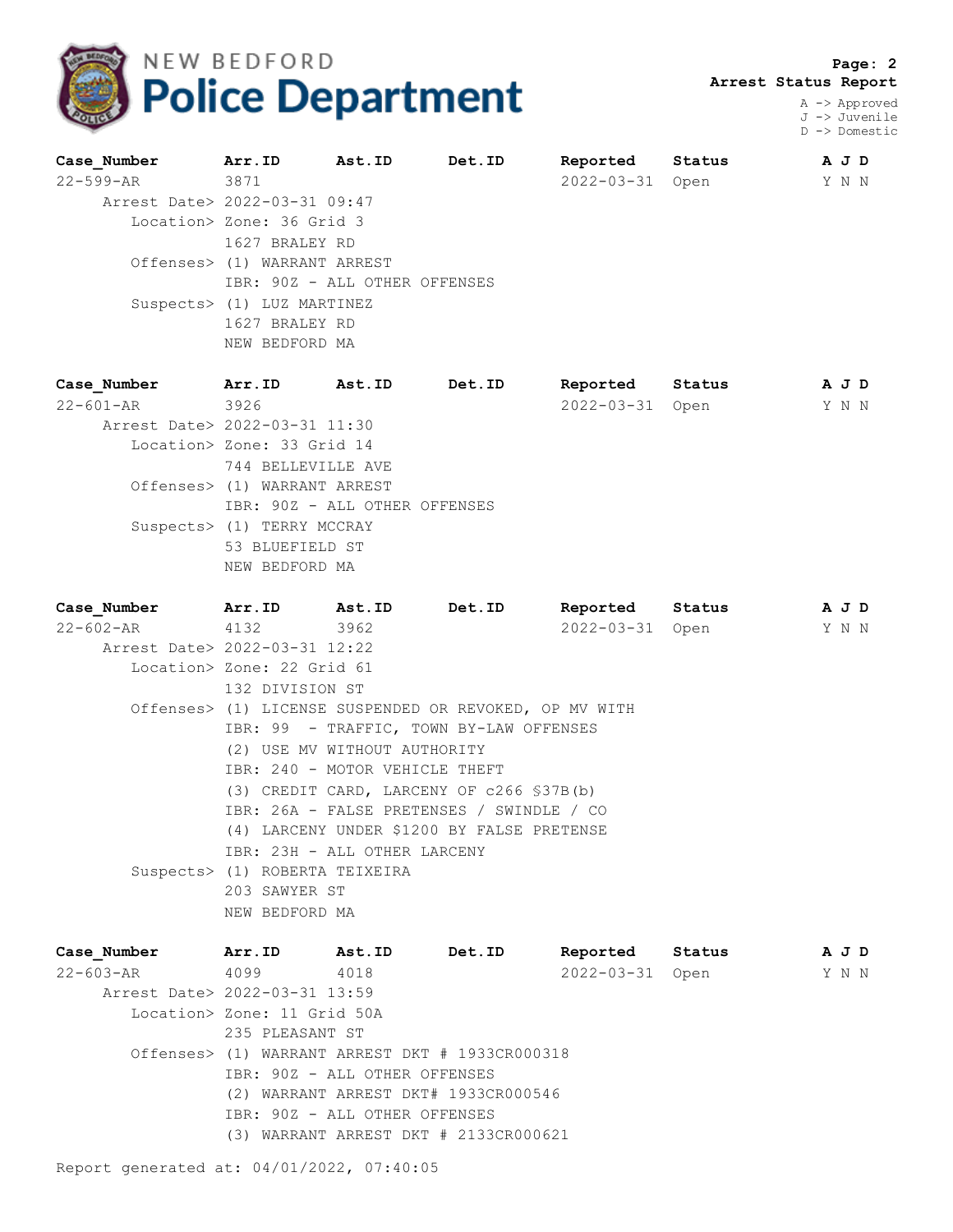

 IBR: 90Z - ALL OTHER OFFENSES Suspects> (1) XAVIER KENNEDY 408 CEDAR ST NEW BEDFORD MA

| Case Number                   | Arr.ID                                 | Ast.ID | Det.ID                                | Reported         | Status |  | A J D |
|-------------------------------|----------------------------------------|--------|---------------------------------------|------------------|--------|--|-------|
| $22 - 604 - AR$ 4054          |                                        | 4035   |                                       | $2022 - 03 - 31$ | Open   |  | Y N N |
| Arrest Date> 2022-03-31 15:16 |                                        |        |                                       |                  |        |  |       |
|                               | Location> Zone: 22 Grid 57A            |        |                                       |                  |        |  |       |
|                               | 463 ORCHARD ST                         |        |                                       |                  |        |  |       |
|                               | Offenses> (1) DRUG, DISTRIBUTE CLASS D |        |                                       |                  |        |  |       |
|                               |                                        |        | IBR: 35A - DRUG / NARCOTIC VIOLATIONS |                  |        |  |       |
|                               |                                        |        | (2) DRUG, POSSESS TO DISTRIB CLASS D  |                  |        |  |       |
|                               |                                        |        | IBR: 35A - DRUG / NARCOTIC VIOLATIONS |                  |        |  |       |
|                               | Suspects> (1) KEVIN MONTEIRO           |        |                                       |                  |        |  |       |
|                               | 67 SIDNEY ST                           |        |                                       |                  |        |  |       |
|                               | NEW BEDFORD MA                         |        |                                       |                  |        |  |       |

| Case Number                   | Arr.ID                        | <b>Ast.ID</b>                 | Det.ID                                                    | Reported        | Status | A J D |  |
|-------------------------------|-------------------------------|-------------------------------|-----------------------------------------------------------|-----------------|--------|-------|--|
| 22–605–AR 4035                |                               | 4054                          |                                                           | 2022-03-31 Open |        | Y N N |  |
| Arrest Date> 2022-03-31 17:48 |                               |                               |                                                           |                 |        |       |  |
|                               | Location> Zone: 22 Grid 58B   |                               |                                                           |                 |        |       |  |
|                               | 2 WINSOR ST                   |                               |                                                           |                 |        |       |  |
|                               |                               |                               | Offenses> (1) DRUG, POSSESS CLASS B (LOOSE SUBS .1 GRAMS) |                 |        |       |  |
|                               |                               |                               | IBR: 35A - DRUG / NARCOTIC VIOLATIONS                     |                 |        |       |  |
|                               |                               |                               | (2) CONSPIRACY TO VIOLATE DRUG LAW (MELO)                 |                 |        |       |  |
|                               |                               | IBR: 90Z - ALL OTHER OFFENSES |                                                           |                 |        |       |  |
|                               |                               |                               | (3) FUGITIVE FROM JUSTICE ON COURT WARRANT                |                 |        |       |  |
|                               |                               | IBR: 90Z - ALL OTHER OFFENSES |                                                           |                 |        |       |  |
|                               | Suspects> (1) DAVID RODRIGUEZ |                               |                                                           |                 |        |       |  |
|                               | 10 WINSOR ST                  |                               |                                                           |                 |        |       |  |
|                               | NEW BEDFORD MA                |                               |                                                           |                 |        |       |  |

| Case Number                   | Arr.ID         | Ast.ID                                | Det.ID | Reported         | Status | A J D |  |
|-------------------------------|----------------|---------------------------------------|--------|------------------|--------|-------|--|
| $22 - 606 - AR$               | 4035           | 4054                                  |        | $2022 - 03 - 31$ | Open   | Y N N |  |
| Arrest Date> 2022-03-31 18:08 |                |                                       |        |                  |        |       |  |
| Location> Zone: 22 Grid 58B   |                |                                       |        |                  |        |       |  |
|                               | 2 WINSOR ST    |                                       |        |                  |        |       |  |
|                               |                | Offenses> (1) DRUG, POSSESS CLASS B   |        |                  |        |       |  |
|                               |                | IBR: 35A - DRUG / NARCOTIC VIOLATIONS |        |                  |        |       |  |
|                               |                | (2) CONSPIRACY TO VIOLATE DRUG LAW    |        |                  |        |       |  |
|                               |                | IBR: 90Z - ALL OTHER OFFENSES         |        |                  |        |       |  |
| Suspects> (1) RUI MELO        |                |                                       |        |                  |        |       |  |
|                               | 36 LARCH ST    |                                       |        |                  |        |       |  |
|                               | NEW BEDFORD MA |                                       |        |                  |        |       |  |
|                               |                |                                       |        |                  |        |       |  |

| Case Number                   | Arr.ID | Ast.ID | Det.ID | Reported        | Status |  | AJD   |
|-------------------------------|--------|--------|--------|-----------------|--------|--|-------|
| 22-607-AR                     | 4054   | 4018   |        | 2022-03-31 Open |        |  | Y N N |
| Arrest Date> 2022-03-31 18:09 |        |        |        |                 |        |  |       |